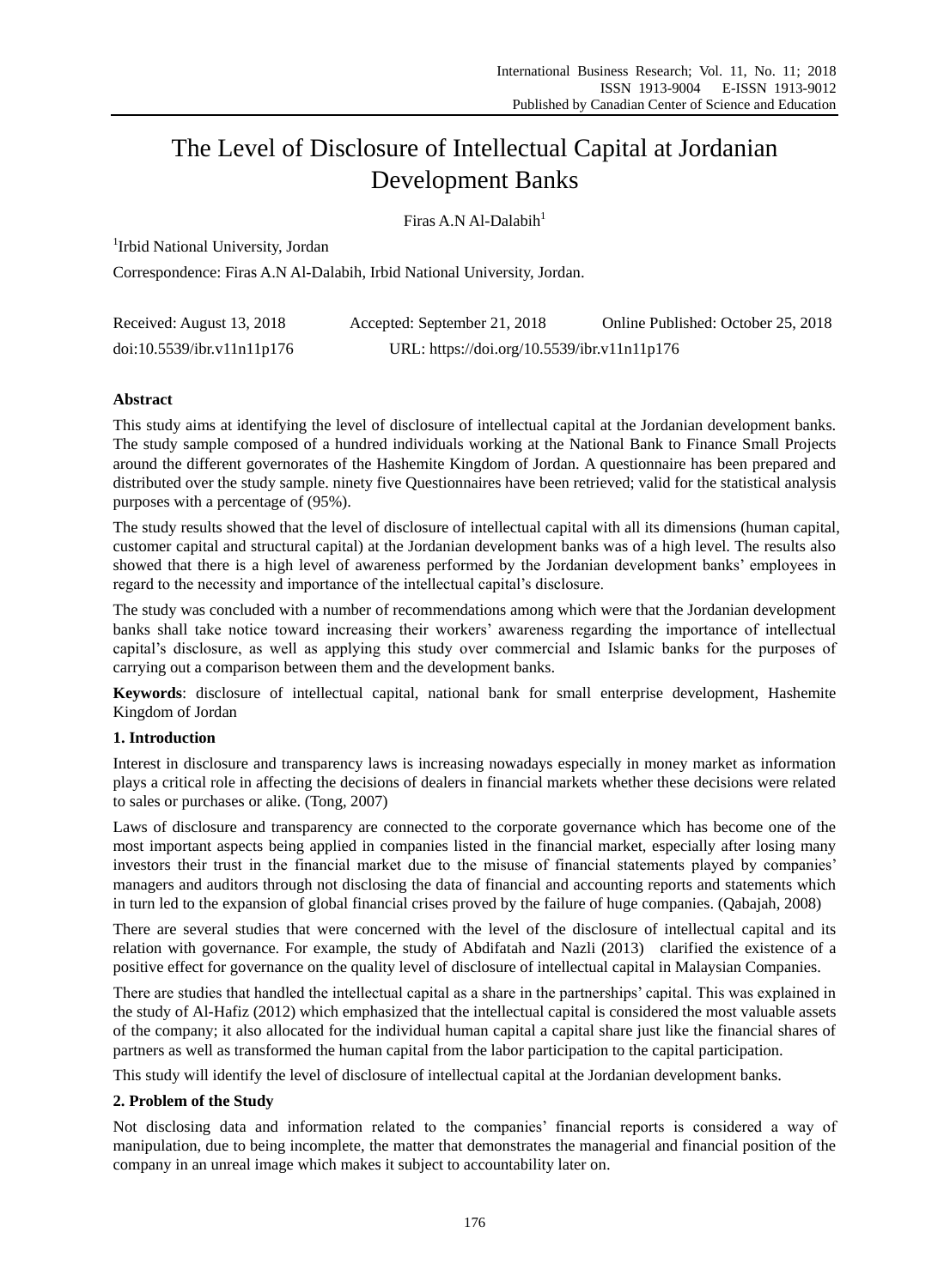Intellectual capital is considered one of the most important information and data that supposed to be disclosed by companies and banks due to the importance of its components which are considered an integral part of the company's performance. Based on this, not disclosing the intellectual capital is considered as an insufficiency in the company's different reports in general and at the commercial banks in particular.

Based on this, we can define the problem of the study by the following main question:

What is the level of disclosure of intellectual capital at the Jordanian development banks?

Out of this question we have the following sub-questions:

1- What is the level of disclosure of human capital at the Jordanian development banks?

2- What is the level of disclosure of customer (relation/ external) capital at the Jordanian development banks?

3- What is the level of disclosure of structural (organizational/ internal) capital at the Jordanian development banks?

#### **3. Objective of the Study**

This study mainly aims at identifying the level of disclosure of intellectual capital at the Jordanian development banks.

Out of this main objective we have the following sub-objectives:

1- Identify the level of disclosure of human capital at the Jordanian development banks.

2- Identify the level of disclosure of customer (relation/ external) capital at the Jordanian development banks.

3- Identify the level of disclosure of structural (organizational/ internal) capital at the Jordanian development banks.

#### **4. Importance of the Study**

The importance of the study stems from the importance of the intellectual capital which forms the basis of the company, and the higher the level of development of the intellectual capital is the better the performance of the company becomes in different aspects.

Therefore, addressing the level of disclosure of the intellectual capital aspects and identifying the commitment of developed banks to this disclosure contribute in increasing the credibility of the bank and in increasing its competitiveness, which leads to its development and sustainability.

This study benefits all the parties dealing with the developed banks through clarifying the intellectual capital aspects that are disclosed within the banks' reports, which in turns makes them feel safe and confident in dealing with banks.

## **5. Hypotheses of the Study**

Ha1: The level of disclosure of human capital at the Jordanian development banks is high.

Ha2: The level of disclosure of customer (relation/ external) capital at the Jordanian development banks is high.

Ha3: The level of disclosure of structural (organizational/ internal) capital at the Jordanian development banks is high.

## **6. Methodology of the study**

The descriptive analytical approach has been applied through preparing a questionnaire has been distributed over the study sample composed of the workers at the Jordanian development banks.

#### **The population and sample of the study**

The study population includes all the Jordanian developed banks. The study sample was chosen randomly; it is composed of hundred individuals working within the National Bank to Finance Small Projects.

#### **Methods of Collecting Data**

The data of this study has been collected through depending on the secondary sources of books, university transcripts, websites, and Arabic and foreign scientific journals, as well as the primary sources represented by the questionnaire being distributed over the study sample. A hundred random questionnaires were distributed to individuals working in different accounting departments at the National bank to Finance Small Projects in the different governorates of the Hashemite Kingdom of Jordan. (95) Questionnaires have been retrieved, valid for the purposes of statistical analysis with a percentage of 95% out of the total distributed questionnaires.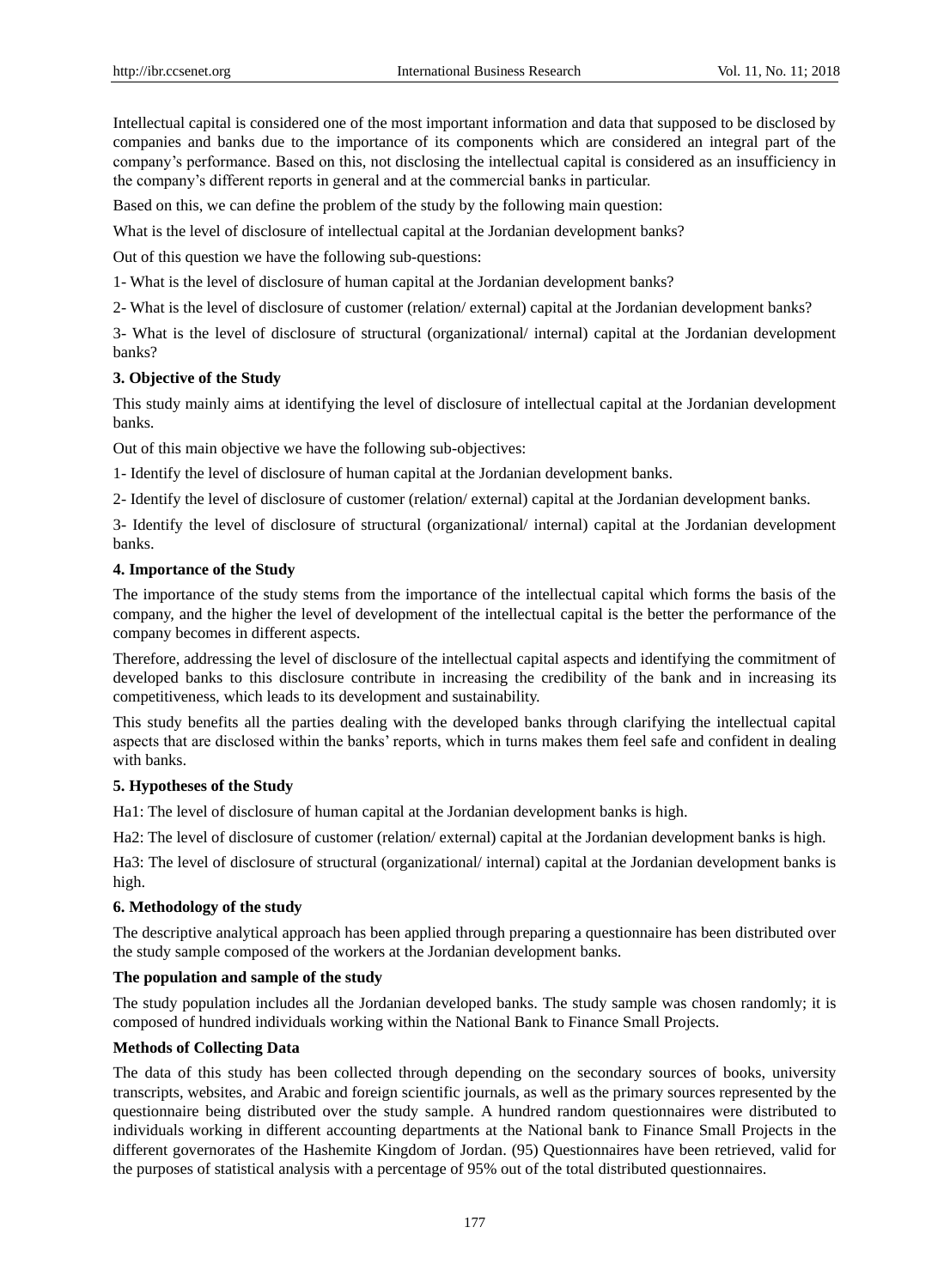#### **The used statistical methods**

The data has been analyzed using the SPSS statistical program. Cronbach's Alpha test has been used to test the internal consistency of the study tools' questions. Moreover, statistical descriptive methods have been applied, represented by percentages, repetitions, arithmetic mean, and standard deviation, as well as inferential statistics were used through using (One sample t-test) in order to test the study's hypotheses.

#### **Methods to measure the study's variables**

The study's variables have been measured through the scale of relative importance of arithmetic means. Table (1) shows this scale:

Table 1. The scale to indicate the relative importance

| $\alpha$<br>. V UL<br>. . | .<br><b>DUV</b><br>azivc | $-$ | $\Delta V$ | ____ | <b><i>Thermore</i></b><br><b>DUOIR</b><br>uwa |
|---------------------------|--------------------------|-----|------------|------|-----------------------------------------------|
| .scale                    |                          |     |            |      |                                               |
| T1.                       |                          |     |            |      |                                               |

The scale of relative importance of the arithmetic mean has been determined as follows:

Relative importance = the substitute maximum – the substitute minimum =  $5 - 1 = 1.33$ 

The number of levels 3

There are three levels: low, medium and high. According to this:

- Low level: when the arithmetic mean value is from1 till 2.33
- Medium level: when the arithmetic mean value is more than 2.33 till 3.66
- $\blacksquare$  High level: when the arithmetic mean is more than 3.66 till 5

## **7. Previous Studies**

The study of Mohammad (2015) aimed at identifying the level of disclosure of the different categories of intellectual capital in the companies' annual reports in Kurdistan for the years 20011-2014. The study sample was composed of 100 most profitable companies in different sectors in Kurdistan. This study used the Content Analysis as a framework to test the annual reports of the sample companies for the purpose of presenting an overview about the human capital reporting practices in Kurdistan. The results showed that the level of disclosure of intellectual capital in the companies' annual reports in Kurdistan was of low level.

The purpose of the study of Mansor et al. (2014) was to determine the level of disclosure of intellectual capital among the companies listed in Malesia, besides investigating the effect of intellectual capital's information over the market capital. To reach the goal of the study a sample has been chosen composed of 185 companies listed in Malesia stock market, consisting of five industries; information technology, consumer products, industrial products, trade and finance. The level of disclosure has been measured through preparing the intellectual capital disclosure indicator composed of 30 items distributed over the three dimensions of intellectual capital (human capital, structural capital and relations capital).

The results of the study showed that nearly 69% of the study sample's companies perform the disclosure of intellectual capital. The results showed as well that there is an effect for the intellectual capital information over the market capital.

The study of Córcoles (2013) identified the importance of disclosure of intellectual capital in governmental universities in Spain. To reach the study's objectives, the analytical descriptive approach has been applied through preparing a questionnaire and sending it by email to a sample made of the members of social councils in the public universities in Spain whose total number was (247) individuals.

The results of this study showed that there is a high importance for the Spanish governmental universities act of presenting information about their intellectual capital to fulfill their needs of information. The results clarified that there are lots of intellectual capital's information that shall be disclosed among which are the academic and professional qualifications of the teaching and research cadre, the scientific productivity, the educational qualifications and abilities, the efforts of innovation and development, the intellectual property and quality management.

The study of Al-Sa'idi et al. (2013) aimed at identifying the most effective dimensions of human capital over the management of organizational change. The human capital's variable was composed of the following dimensions (knowledge, capability, skills and experience). To achieve the study's objectives a questionnaire has been prepared to collect the primary data. A purposive sample has been chosen composed of (60) members of the faculties' councils in Karbala University. The answers were subject to the statistical analysis. The results showed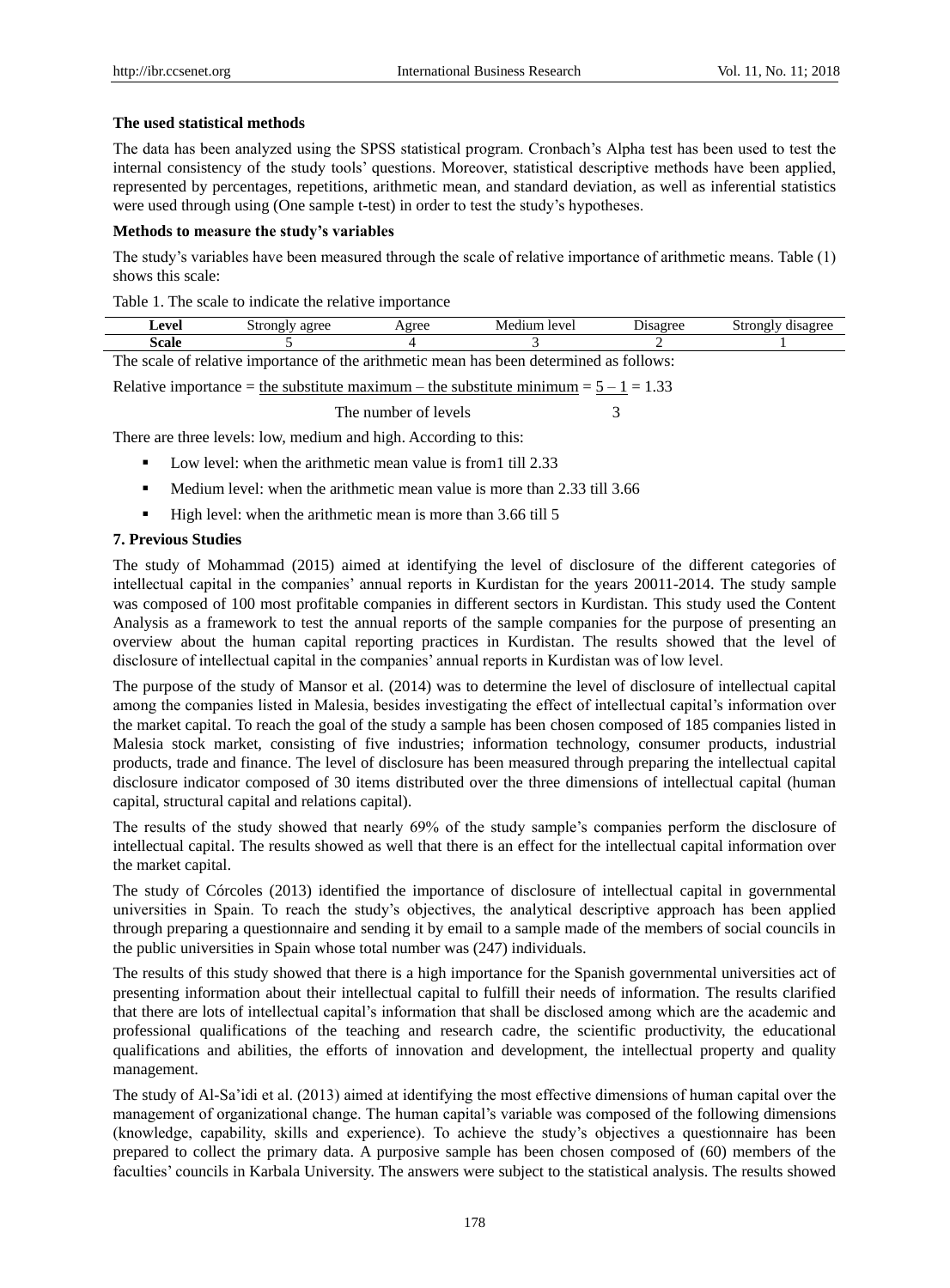that there is an effect for the human capital dimensions jointly and separately over the management of organizational change. The dimension of experience came in the first rank regarding its effect on the management process of organizational change followed by the dimension of skills then capability and finally knowledge.

The study of Mousavi et al. (2012) sought identifying the importance of disclosure of intellectual capital. To achieve the study's goal, the theoretical literature was relied on through handling the concept of disclosure of intellectual capital, its hypotheses and its relation with the market capital.

The results showed that the disclosure of intellectual capital is important and that the most important factors that determine the level of disclosure of intellectual capital are the level of transparency in the competitive markets, the organizational barriers and the auditors' conservativeness.

Dao et al. (2009) carried out a study related to the determiners of the decision of intellectual capital disclosure in the companies' annual reports in Australia. To fulfill the study goal a sample composed of (125) companies listed in the Australian stock market have been chosen. The content of these companies' reports has been studied and analyzed.

The results of the study demonstrated that the size of the company and the type of industry play an essential role as determiners of the intellectual capital disclosure. The results showed as well that there is no relation between the level of disclosure of intellectual capital and information variance.

Bhasin (2011) conducted a study that aimed at identifying the level of disclosure of intellectual capital in the companies listed in the stock market of India during the period of 2007-2009. The study depended on the Content Analysis through studying the reports of 16 companies in the sector of information technology.

The results of the study showed that there is a low level of disclosure of intellectual capital in the information technology sector in India. Moreover, they showed that the intellectual capital's components are relied on for the internal management purposes of the company without concentrating on the stakeholders from outside the company.

The study of Al-Safar (2008) aimed at identifying the effect of human capital over the banking performance in Jordan considering it as the most important component within the organization. It includes the following dimensions (the workers' knowledge, the workers' skills, the workers' experiences, the workers' spirit and the workers' ability of innovation). To achieve the goal of the study the researcher depended on personal interviews as well as he conducted a questionnaire to collect the primary data, the questionnaire was distributed over a sample of 200 workers in banks' branches in Irbid. 188 valid questionnaires have been retrieved on which the statistical analysis has been applied. The results of the study showed that there is an effect for all the human capital dimensions over the banking performance. The dimension of innovation was in the first rank regarding its effect on performance followed by knowledge, then experiences, then skills and lastly the spirit.

## **What is distinguishes the present study about the previous studies:**

This study is distinguished among other studies by dealing with the subject of intellectual capital at the Jordanian development banks whereas through our review of previous studies we see that there are no applied studies within the development banks and that most of the studies were applied within commercial banks on the local, Arabic and foreign levels.

#### **8. Theoretical Framework of the Study**

The concept of intellectual capital was first handled in a practical manner in the management and accounting literature during the seventies of the last decade. It was expected that this term will become more important by the beginning of the third millennium, forming a key element in creating the organization's future wealth and its sustainability. (Al-Ali, 2003)

(Gruian, 2011) clarified that if we want to accurately identify the concept of intellectual capital, we should distinguish it from the physical capital and human capital where the physical capital is represented by the resources that appear in this organization's budget like real estate, equipment…etc. whereas the human capital is represented by the skills, creativity and accumulated experiences of the human element in the organization.

(Mention, 2012) sees the intellectual capital as the collection of available skills within the organization which are distinguished by their wide knowledge that enables the organization to become an international one through fulfilling the needs of clients, customers and external factors.

From the perspective of (Karabay, 2011) the intellectual capital is the ability to implement skills in the most critical situations. It includes the organizational knowledge and knowledge industry as well as the knowledge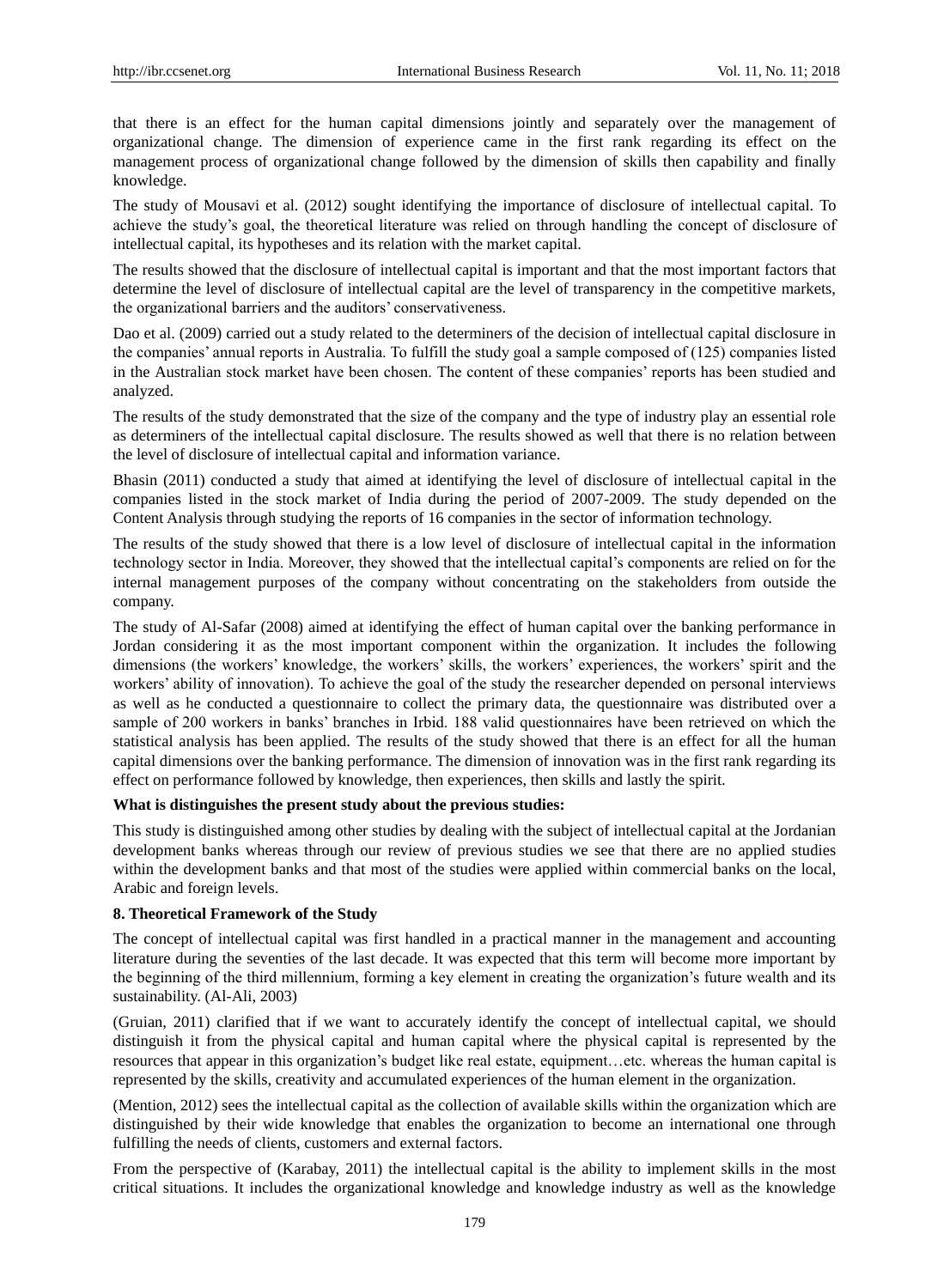gained by training and experience, add to this the knowledge of how to run a business, avoid crisis, finding the needed information and how to obtain them.

According to (Awad & Ghaziri, 2004), they find that the intellectual capital is composed of a group of members who use their minds more than their hands as for they have the experiences, values and knowledge as well as their ability to innovate in order to change the organization in which they work.

From the researcher's perspective, the intellectual capital of an organization is represented by an elite of workers who have a number of intellectual and organizational abilities more than others, and those abilities enable them to produce new ideas or develop old ones which enable the organization to expand its market share, maximize its strengths and position it in a way that enables the organization of seizing the appropriate opportunities. The intellectual capital is not limited to a particular administrative level and does not require the availability of an academic certificate.

#### **9. The Intellectual Capital Components**

Jawad (2009) explains that the intellectual capital is composed of three main components:

**First: the structural (internal) capital:** it includes the organization's ability to meet the market requirements and to stimulate the development of initiatives by taking into account new expectations and recognizing the new ideas, concepts and adaptive tools.

The structural capital is composed of the management processes, information systems, the organizational structure, the intellectual property and any other intangible assets owned by the organization but don't appear in its balance sheet. (Roos, 2001)

**Second: the relations (external) capital**: it includes all the information related to customers and their relation with the organization such as fulfilling their needs, marketing effectiveness and taking care of them. It is also composed of the basic competitive abilities, market intensity and customers' loyalty (Chen & Lin, 2004) .

**Third: the human capital**: it includes knowledge, skills, qualifications and the other aspects represented by the individuals, gained throughout their lives and used in developing the organization's products. Human capital is characterized by being one of the intangible assets owned by employees like knowledge, skills, education and experience (Forbes, 2005) .

Al-Maani et al. (2011) added a fourth component for the intellectual capital which is the psychological capital represented in optimism, confidence, hope and resistance.

#### **The Importance of Disclosure of Intellectual Capital in the Financial Statements**

Accounting disclosure is an accounting principle that requires not removing or concealing any essential information that can be used in the decision making. Thus, financial statements should include explanatory reports, additional lists and accompanying statements, together with the management report and the accounting auditor's report, along with the accounting policies used, inventory details and depreciation methods (Al-Sayid, 2009) .

Disclosure is the provision of accounting information to those concerned in the form of statements and data that differ according to the desired benefit to be achieved and affected by the different parties benefiting from this information on the one hand and their different cultural level and knowledge of the reality of economic circumstances on the other hand (Al-Qadi, 2000) . The principle of disclosure is linked with the emergence of joint stock companies, moreover; obligating them to publish their financial statements periodically, where the managements of these companies provide the necessary information to their investors, shareholders and lenders, represented in reports related to the results of their operations and financial position for the purpose of disclosing the essential information that occurred during the period, so the beneficiary parties have the chance to make their economic decisions based on that disclosure (Hanan, 2006).

Financial statements are considered a communication tool through which companies can show all what they have in its real value. The demonstration of intellectual capital in those statements leads to the following (Al-Sha'bani, 2011):

1- Intellectual capital forms a tool for the management efficiency on how it is using the physical resources and intangible resources in the company.

2- The disclosure of intellectual capital components in the financial statements through the following tools:

- It is a mean to enhance the relations between parties inside and outside the company as for it helps to increase the disclosure which in turns is reflected on enforcing the company's reputation.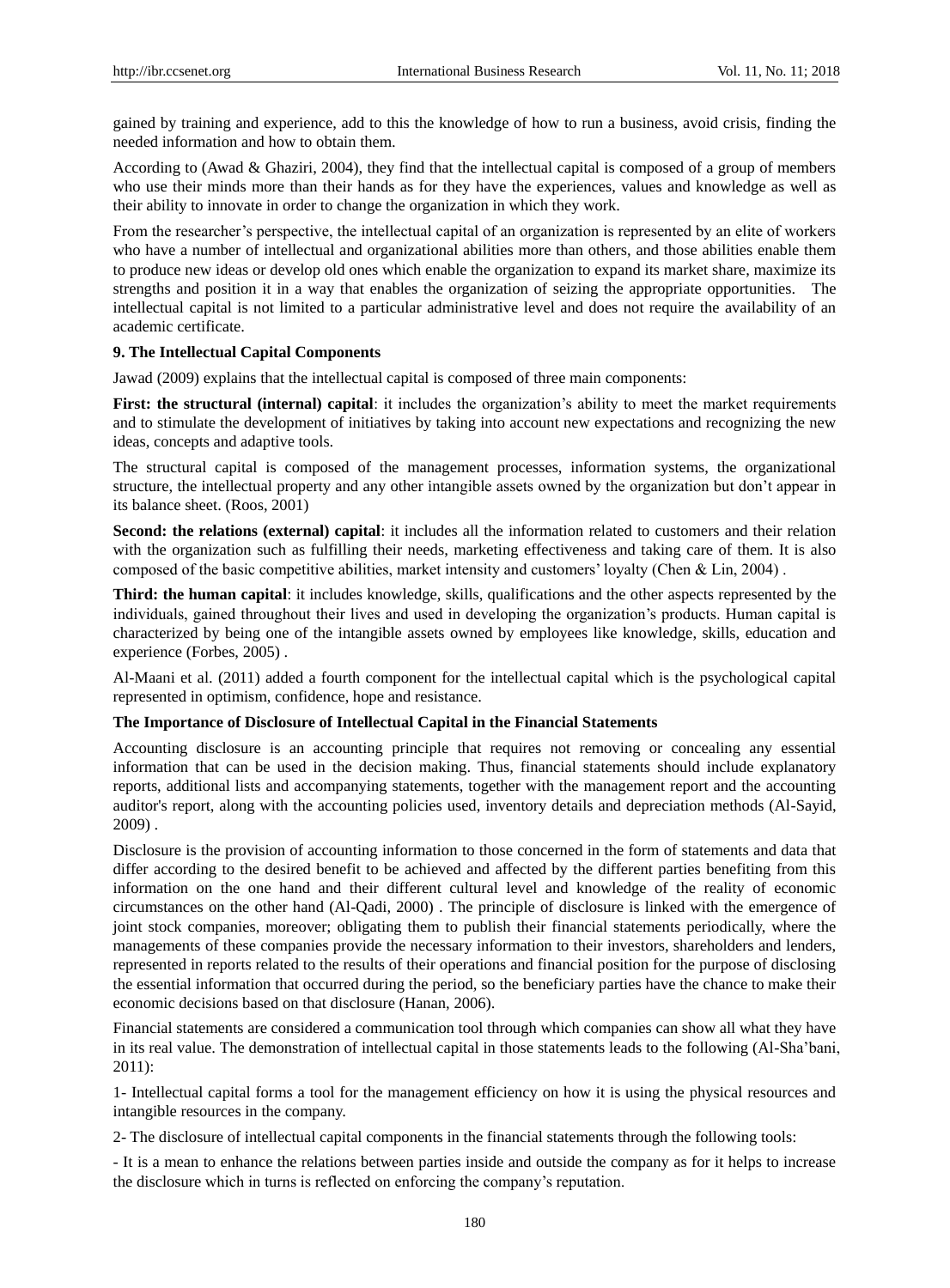- It is a mean of self-development through identifying the most important flaws in the company's performance and providing the ways of training and education to resolve these flaws.

## **The practical application of the study:**

#### **The study tool reliability:**

The reliability of the study's results has been tested through using Cronbach's Alpha test. The following table shows the results of this test for all the study's dimensions:

Table 2. Results of Cronbach's Alpha test

| Cronbach's Alpha value (%) |
|----------------------------|
| 80.92                      |
| 87.62                      |
| 75.78                      |
| 90.26                      |
|                            |

Table (2) shows that the values of Cronbach's Alpha coefficient for the study's questionnaire were 80.92% for the questions related to the human capital, 87.62% for the questions related to customer capital and 75.78% for the questions related to the structural capital. Moreover, the value of the intellectual capital dimensions collectively was 90.26%. This shows a strong consistency between the study questions where (60%) is considered as the limit.

## **Description of the personal characteristics of the study sample:**

The following table shows the personal characteristics of the study sample:

Table 3. Description of the personal characteristic of the study sample

| No.          | <b>Variable</b>                                               | Category         | <b>Repetition</b> | Percentage |
|--------------|---------------------------------------------------------------|------------------|-------------------|------------|
|              |                                                               |                  |                   | $(\%)$     |
|              |                                                               | Community        | 14                | 14.7       |
|              |                                                               | college diploma  |                   |            |
| 1            | <b>Academic qualification</b>                                 | Bachelor degree  | 76                | 80.0       |
|              |                                                               | Master degree    | 5                 | 5.3        |
|              |                                                               | PhD              |                   |            |
| <b>Total</b> |                                                               |                  | 95                | 100        |
|              |                                                               | General director |                   |            |
|              |                                                               | Vice director    | 4                 | 4.2        |
| $\mathbf{2}$ | <b>Position</b>                                               | Accountant       | 8                 | 8.4        |
|              |                                                               | Internal auditor | 6                 | 6.3        |
|              |                                                               | Head department  | 5                 | 5.3        |
|              |                                                               | Others           | 72                | 75.8       |
| <b>Total</b> |                                                               |                  | 95                | 100        |
|              |                                                               | 5 years or less  | 70                | 73.7       |
| 3            | <b>Years of service</b>                                       | $6 - 10$ years   | 23                | 24.2       |
|              |                                                               | $11 - 15$ years  | 2                 | 2.1        |
|              |                                                               | 16 years or more |                   |            |
| <b>Total</b> |                                                               |                  | 95                | 100        |
|              | Disclosure of intellectual capital is an important mean to    | Yes              | 89                | 93.7       |
| 4            | develop the banks operations and increase its competitiveness |                  |                   |            |
|              |                                                               |                  |                   |            |
|              |                                                               | No               | 6                 | 6.3        |
| <b>Total</b> |                                                               |                  | 95                | 100        |

#### From table (3) we see the following:

**1. Academic qualification**: most of the sam ple members carry a (bachelor degree) (76) individuals with a percentage of (80%), followed by the individuals who have (community college diploma) (14) individuals with a percentage of (14.7%), lastly came the members who have a (master degree) (5) members with a percentage of (5.3%).

**2. Position:** Most of the sample's members have (others) positions other than the ones mentioned in the questionnaire (72) members with a percentage of (75.8%), followed by the members who work as (accountant) (8) members with a percentage of (8.4%), followed by the members who work as (internal auditor) (6) members with a percentage of (6.3%), then come the members who work as (head department) (5) members with a percentage of (5.3%), finally come the members who work as (vice director) (4) members with a percentage of (4.2%).

**3. Years of service**: most of the sample members have 5 or less years of service at the bank (70) members with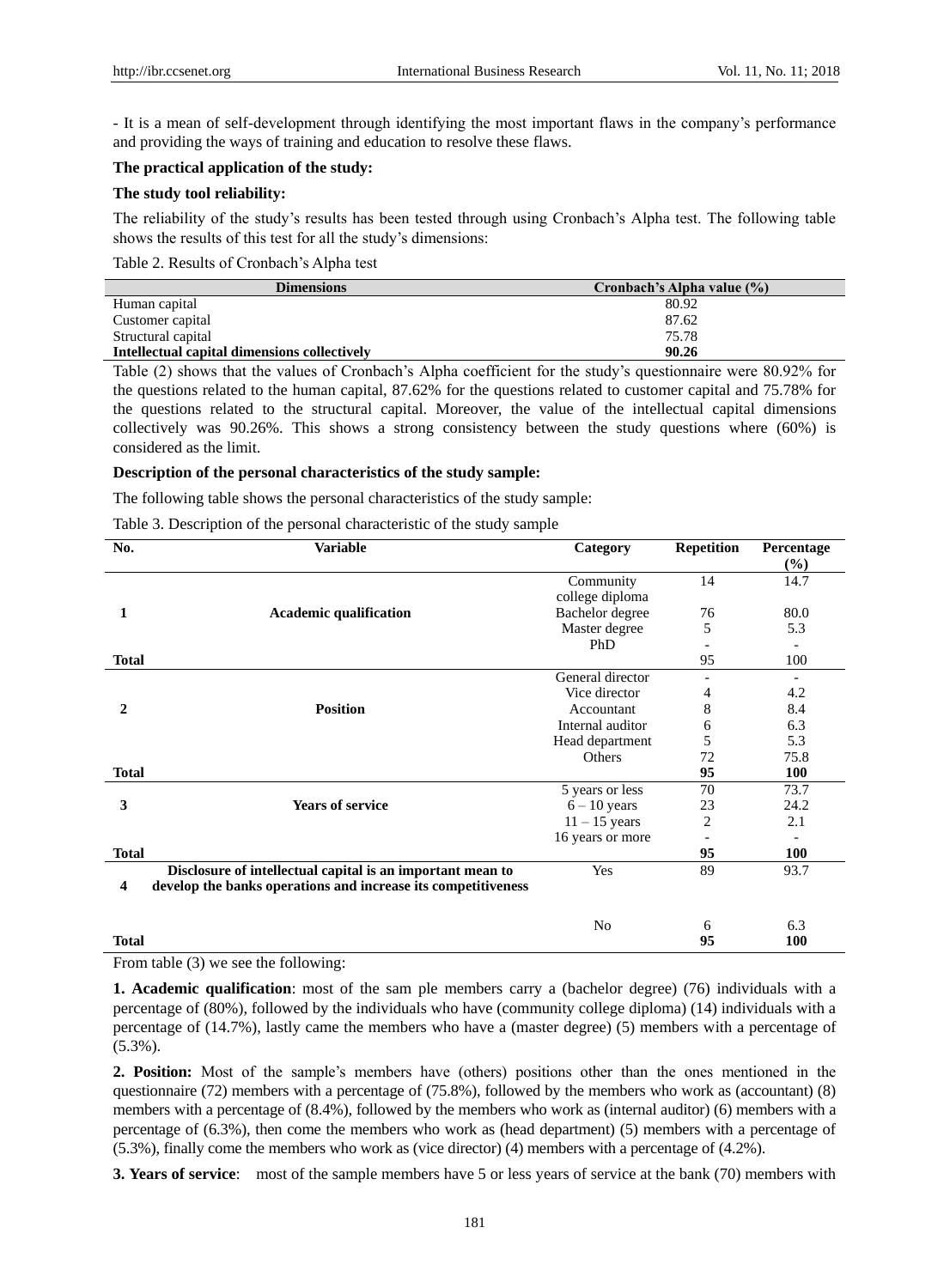a percentage of (73.7%), followed by the members of 6-10 years of service at the bank (23) members with a percentage of (24.2%). The members who have 11-15 years of experience were (2) members with a percentage of (2.1%).

**4. Disclosure of intellectual capital is an important mean to develop the banks operations and increase its competitiveness:** most of the sample members agreed that the disclosure of intellectual capital is an important mean to develop the banks operations and increase its competitiveness. The number of members who agreed on this was (89) members with a percentage of (93.7%) of the total sample. (6) Members of the sample didn't agree on this aspect with a percentage of (6.3%). This shows that most of the sample members have a sufficient awareness about the importance of disclosure of intellectual capital**.**

#### **10. Discussing the Study's Dimensions**

To discuss the study's dimensions the arithmetic means of the sample's members responses have been calculated for the purpose of measuring their tendency toward the study's tool items in general. The results were as follows:

## **The first dimension: (the disclosure of human capital):**

Table 4. The arithmetic means of the sample members' responses related to the disclosure of human capital (N=95)

| No.            | <b>Item</b>                                                                                                                      | <b>Arithmetic</b><br>mean | <b>Standard</b><br>deviation | Agreement<br>level |
|----------------|----------------------------------------------------------------------------------------------------------------------------------|---------------------------|------------------------------|--------------------|
| -1             | The bank discloses the academic qualification of its workers in its<br>financial reports.                                        | 3.789                     | 0.9988                       | High               |
| 2              | The bank cares about disclosing his employees' experience in its<br>financial reports.                                           | 3.726                     | 0.9044                       | High               |
| 3              | The bank discloses the number of its workers in its financial<br>reports.                                                        | 3.937                     | 0.8850                       | High               |
| $\overline{4}$ | The bank discloses the employees' turnover in its financial<br>reports                                                           | 3.674                     | 1.0152                       | High               |
| 5              | The bank takes into account the occupational safety and health<br>and works on incorporating its basis in its financial reports. | 4.053                     | 1.0755                       | High               |
|                | Rate as a whole/ human capital                                                                                                   | 3.836                     | 0.9758                       | High               |

From table (4) we note the following:

- The answers of the sample members regarding the questions related to the disclosure of human capital headed towards agreement where the lowest value of arithmetic mean was (3.674), this shows approval in relation to question no. (4) "The bank discloses the employees' turnover in its financial reports". The highest arithmetic mean's value was (4.053) which indicate approval regarding question no. (5) "The bank takes into account the occupational safety and health and works on incorporating its basis in its financial reports".

- The rate of arithmetic means was (3.836) which demonstrate the approval regarding the disclosure of human capital. In general, the Jordanian development banks seek disclosing the items related to the human capital within their financial statements.

#### **The second dimension: (the disclosure of customer capital):**

Table 5. the arithmetic means of the sample members' answers regarding the disclosure of customer capital  $(N=95)$ 

| No.             | <b>Item</b>                                                                                                    | <b>Arithmetic</b> | <b>Standard</b> | Agreement |
|-----------------|----------------------------------------------------------------------------------------------------------------|-------------------|-----------------|-----------|
|                 |                                                                                                                | mean              | deviation       | level     |
| 6               | The bank discloses the academic qualification of its workers in its<br>financial reports.                      | 4.011             | 0.9839          | High      |
| $7\phantom{.0}$ | The bank discloses its reputation in its financial reports                                                     | 3.947             | 0.9268          | High      |
| 8               | The bank discloses the employment policies in its financial reports                                            | 3.726             | 0.9276          | High      |
| 9               | The bank discloses its market share in its financial reports                                                   | 3.726             | 1.0462          | High      |
| 10              | The bank pays a special attention to its clients and explains its<br>policy toward them in its annual reports. | 3.884             | 0.9770          | High      |
| 11              | The bank participates in the community service activities and<br>includes them in its annual reports           | 4.042             | 0.9666          | High      |
| 12              | The bank participates it the environmental activities and includes<br>them in its financial reports.           | 3.884             | 0.9438          | High      |
| 13              | The bank cares about disclosing the level of its clients' satisfaction                                         |                   |                 | High      |
|                 | and determining the nature of the provided services in its annual                                              | 3.926             | 1.0339          |           |
|                 | reports.                                                                                                       |                   |                 |           |
|                 | Rate as a whole/ human capital                                                                                 | 3.893             | 0.9757          | High      |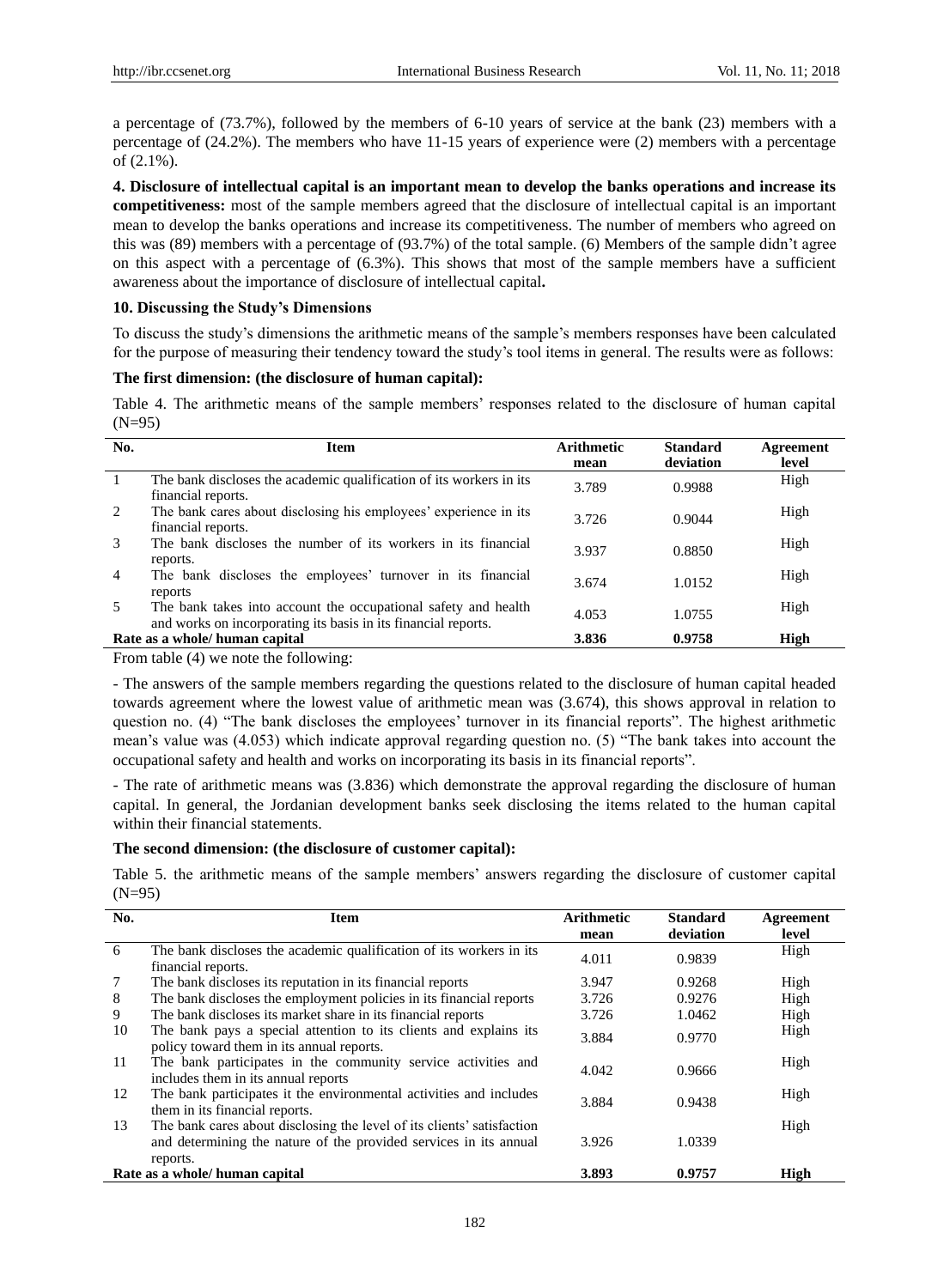From table (5) we note the following:

- The answers of the sample members regarding the questions related to the disclosure of customer capital headed towards agreement where the lowest value of arithmetic mean was (3.726), this shows approval in relation to questions no. (8) "The bank discloses the employment policies in its financial reports" and no. (9) "The bank discloses its market share in its financial reports". The highest arithmetic mean's value was (4.042) which indicate approval regarding question no. (11) "The bank participates in the community service activities and includes them in its annual reports".

- The rate of arithmetic means was (3.893) which demonstrate the approval regarding the disclosure of customer capital. In general, the Jordanian development banks seek disclosing the items related to the customer capital within their financial statements.

#### **The third dimension: (the disclosure of structural capital):**

Table 6. the arithmetic means of the sample members' answers regarding the disclosure of structural capital (N=95)

| No. | <b>Item</b>                                                                                                        | <b>Arithmetic</b><br>mean | <b>Standard</b><br>deviation | Agreement<br>level |
|-----|--------------------------------------------------------------------------------------------------------------------|---------------------------|------------------------------|--------------------|
| 14  | The bank cares about disclosing its patent in its financial reports.                                               | 3.800                     | 1.0169                       | High               |
| 15  | The bank discloses its culture in its financial reports                                                            | 3.832                     | 0.9414                       | High               |
| 16  | The bank cares about disclosing the information systems and<br>networks in its financial reports.                  | 3.905                     | 1.0322                       | High               |
| 17  | The bank lists in its financial reports the researches and<br>developments that have been applied and planned for. | 3.821                     | 0.8503                       | High               |
| 18  | The bank shows in its financial reports the management<br>operations that take place within the bank.              | 3.790                     | 0.9213                       | High               |
|     | Rate as a whole/ structural capital                                                                                | 3.829                     | 0.9524                       | <b>High</b>        |

From table (6) we note the following:

- The answers of the sample members regarding the questions related to the disclosure of structural capital headed towards agreement where the lowest value of arithmetic mean was (3.790), this shows approval in relation to questions no. (18) "The bank shows in its financial reports the management operations that take place within the bank". The highest arithmetic mean's value was (3.905) which indicate approval regarding question no. (16) "The bank cares about disclosing the information systems and networks in its financial reports".

- The rate of arithmetic means was (3.829) which demonstrate the approval regarding the disclosure of structural capital. In general, the Jordanian development banks seek disclosing the items related to the structural capital within their financial statements.

#### **Testing the study hypotheses:**

To test the statistical acceptance of the hypothesis, (One Sample T-Test) has been applied. The hypothetical mean value (3) was considered as the hypothesis acceptance criterion at ( $\alpha$  = 0.05). The results were as follows:

## **The results of testing the first hypothesis:**

Ha1: the level of disclosure of human capital at the Jordanian development banks is of high level.

Table 7. The results of applying (One Sample T-Test) over the dimension of human capital

| <b>Dimension</b>        | Arithmetic | <b>Standard</b> | <b>Evaluation</b> |       | The statistical |
|-------------------------|------------|-----------------|-------------------|-------|-----------------|
|                         | mean       | deviation       | level             |       | significance    |
| The disclosure of human | 836        | 0.7369          | High              | 1.055 | 0.000           |
| capital                 |            |                 |                   |       |                 |

From the previous table we see that the (T) value regarding the questions related to the level of disclosure of human capital was (11.055) with a statistical significance of (0.000) which is a positive statistically significant value at ( $\alpha \le 0.05$ ). Moreover, the value of the arithmetic mean was (3.836) with a high level of approval. Based on this, the null hypothesis is rejected and its alternative is accepted: "the level of disclosure of human capital at the Jordanian development banks is of high level".

#### **The results of testing the second hypothesis:**

Ha2: the level of disclosure of customer (relations/ external) capital at the Jordanian development banks is of high level.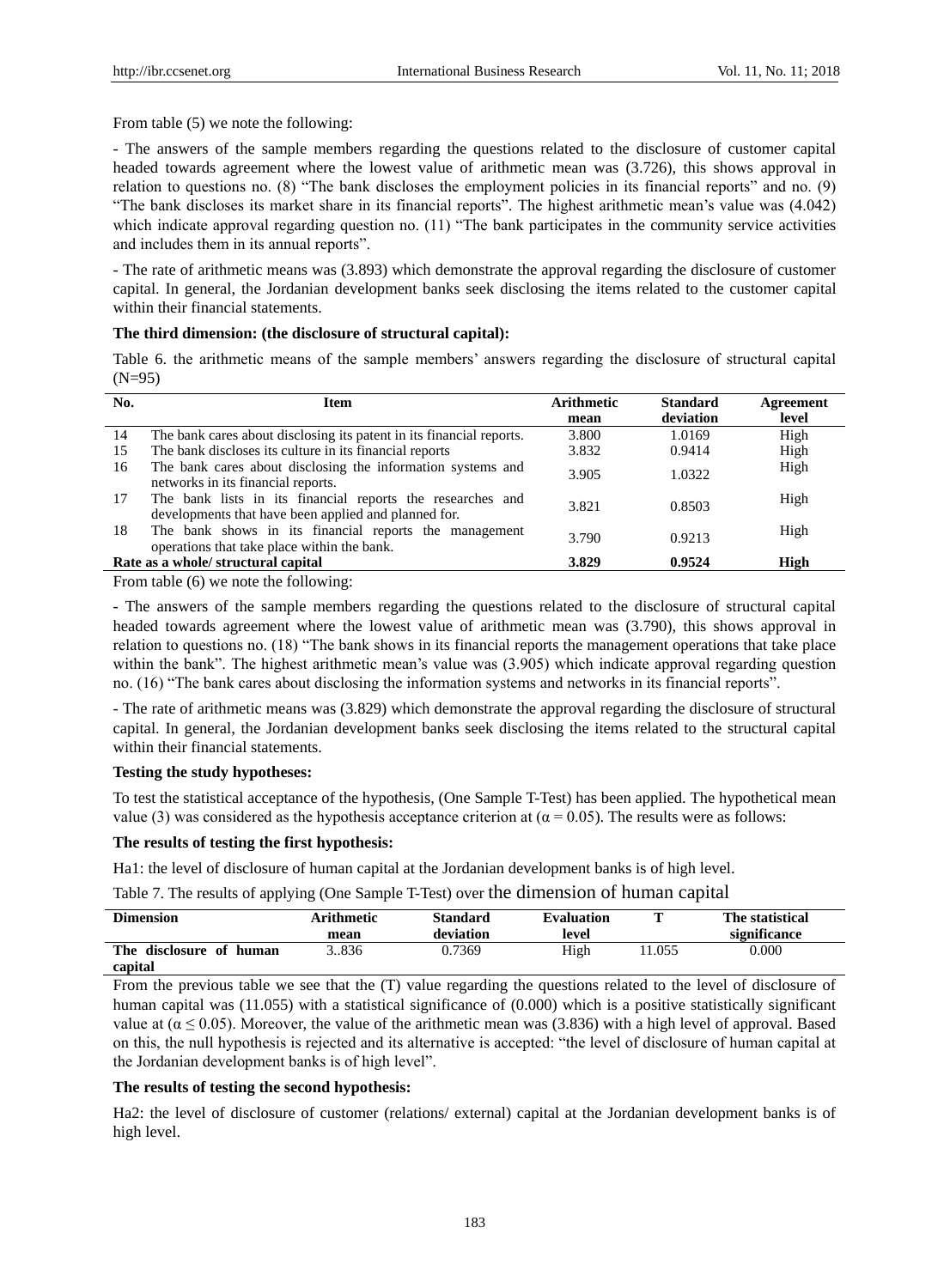Table 8. The results of applying (One Sample T-Test) over the dimension of customer capital

| <b>Dimension</b>           | Arithmetic<br>mean | <b>Standard</b><br>deviation | <b>Evaluation</b><br>level | m      | The statistical<br>significance |
|----------------------------|--------------------|------------------------------|----------------------------|--------|---------------------------------|
| The disclosure of customer | 1.893              | 0.7148                       | High                       | 12.182 | 0.000                           |
| capital                    |                    |                              |                            |        |                                 |

From the previous table we see that the (T) value regarding the questions related to the level of disclosure of customer capital was (12.182) with a statistical significance of (0.000) which is a positive statistically significant value at ( $\alpha \le 0.05$ ). Moreover, the value of the arithmetic mean was (3.893) with a high level of approval. Based on this, the null hypothesis is rejected and its alternative is accepted: "the level of disclosure of customer capital at the Jordanian development banks is of high level".

#### **The results of testing the third hypothesis:**

Ha3: the level of disclosure of structural (organizational/ internal) capital at the Jordanian development banks is of high level.

|  |  |  |  |  | Table 9. The results of applying (One Sample T-Test) over the dimension of structural capital |  |  |
|--|--|--|--|--|-----------------------------------------------------------------------------------------------|--|--|
|--|--|--|--|--|-----------------------------------------------------------------------------------------------|--|--|

| <b>Dimension</b>                        | Arithmetic<br>mean | <b>Standard</b><br>deviation | <b>Evaluation</b><br>level | m      | The statistical<br>significance |
|-----------------------------------------|--------------------|------------------------------|----------------------------|--------|---------------------------------|
| The disclosure of structural<br>capital | 3.830              | 0.6804                       | High                       | 11.882 | $0.000\,$                       |

From the previous table we see that the (T) value regarding the questions related to the level of disclosure of structural capital was (11.882) with a statistical significance of (0.000) which is a positive statistically significant value at ( $\alpha \le 0.05$ ). Moreover, the value of the arithmetic mean was (3.830) with a high level of approval. Based on this, the null hypothesis is rejected and its alternative is accepted: "the level of disclosure of structural (organizational /internal) capital at the Jordanian development banks is of high level".

The conclusion of these results shows that the results of the current study are different from the results of the study of Mohammad (2015) which clarified that the level of disclosure of human capital in the companies' annual reports in Kurdistan is of low level. Moreover, the results of this study also differ from the study of Bhasin (2011) which clarified the existence of a low level of disclosure of the intellectual capital in the information technology sector in India. Whereas the results of the current study comply with the study of Mansor (2014) which reviled a percentage of 69% of the intellectual capital disclosure within the companies in Malesia, as well as the study of Córcoles (2013) which showed the existence of a high importance for the Spanish governmental universities to provide information about their intellectual capital for the sake of fulfilling their needs of information, in addition; the results of the current study complies with the results of the study of Mousavi et al (2012) which emphasized the importance of disclosure of intellectual capital through following the theories of intellectual capital.

#### **11. Results**

This study aimed at identifying the level of disclosure of intellectual capital at the Jordanian development banks. The following results were concluded:

1- The level of disclosure of human capital at the Jordanian development banks is of high level.

2- The level of disclosure of customer (relations/ external) capital at the Jordanian development banks is of high level.

3- The level of disclosure of structural (organizational/ internal) capital at the Jordanian development banks is of high level.

4- Most of the members working at the Jordanian development banks have a high level of awareness toward the importance and necessity of disclosure of the intellectual capital's items from the perspective that it forms the basis of conducting the banking operations.

#### **12. Recommendations**

1- The necessity of Jordanian development banks to increase the awareness of their employees concerning the importance of disclosing the intellectual capital in their financial statements through holding the necessary training courses.

2- The need to pay attention to the human capital in the Jordanian development banks by identifying their needs and accept all the ways that contribute to their development and increase their job growth.

3- The need to work on consolidating the relationships with customers continuously through knowing their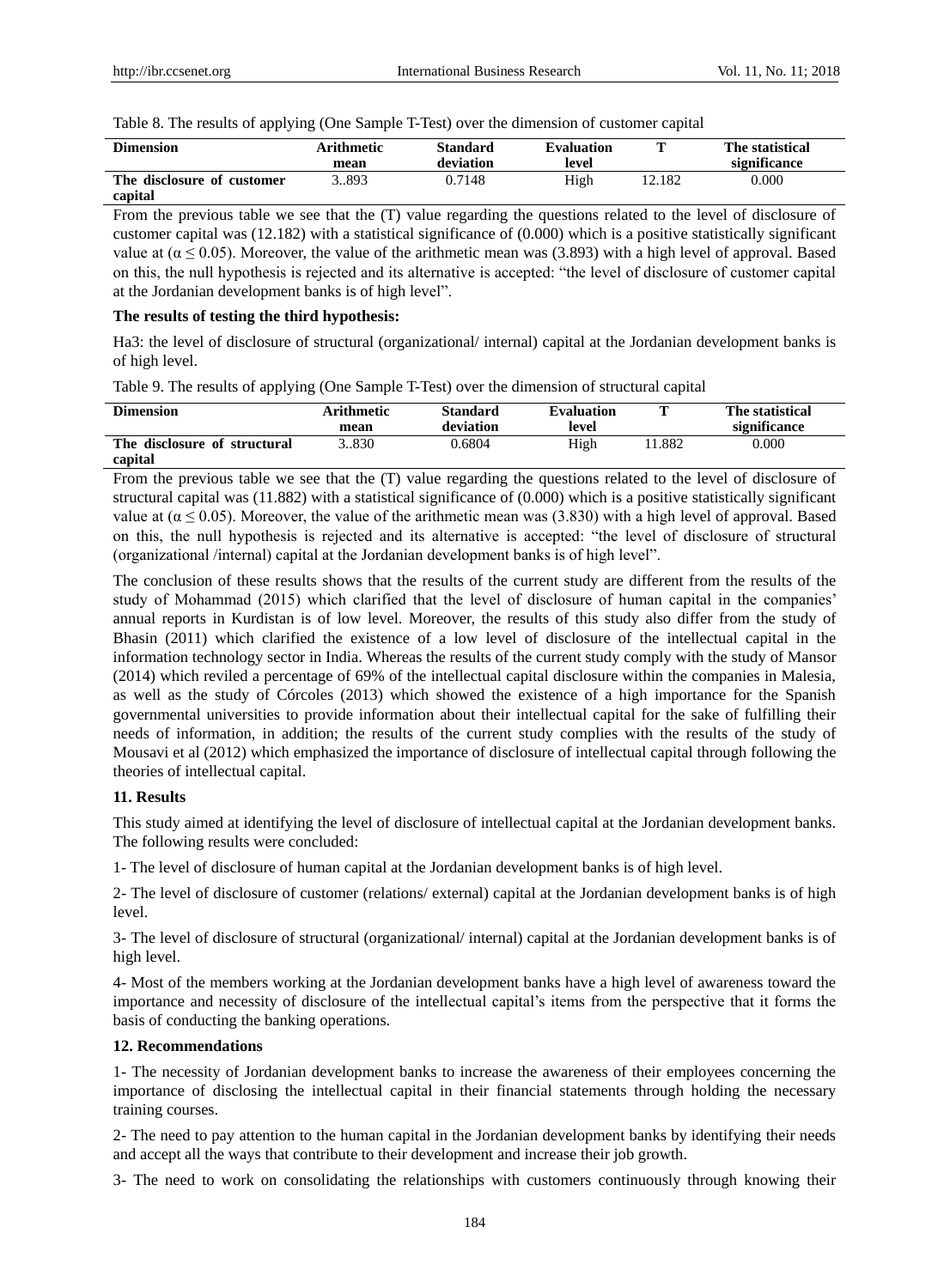desires and the use of different assessment methods that express their views towards the staff of the bank and the provided banking services.

4- The need to pay attention to the organizational structure of the bank through the modernization of the information network of the bank and working on the development of its objectives and vision according to the needs of sophisticated dealers.

5- Applying this study over commercial banks and Islamic banks for the purpose of conducting a comparison between them and the development banks.

#### **References**

First: Arabic references

- Al-Hafiz, M. H. (2012). The Individual Human Intellectual Capital as a Share in the Partrenships' Capital. *Mansour Journal, 17,* 239-259.
- Al-Maani, A., Ariqat, A., Al-Saleh, A., & Jardat, N. (2011), Modern Management Issues, Dar Wael for Publishing, Amman, Jordan.
- Al-Qadi, H. (2000), International Accounting, first issue, Dar Al Thaqafa, Amman, Jordan.
- Al-Sa'idi, M. G., HUsein, H., & Wadi, A. G. (2013). The Effect of Human Capital in the Management of Organizational Change: an Analytical Study for the Views of the Faculty Councils Members of Karbala University. *AL-Qadisiyah Journal for Administrative and Economic sciences, 15*(2), 31-57.
- Al-Safar, A. A. I. (2008). The Impact of Human Capital on the Banking Performance: an Analytical Study of the Views of Workers at the Jordanian Commercial Banks. *Journal of Management and Economy, 70,* 84-108.
- Al-Sayid, S. A. A. (2009). The Modern Accounting Concepts, Dar Al-Raya for publishing, Amman, Jordan.
- Hanan, R. H. (2006). Modern Accounting Model, second edition, Dar Wael for publishing, Amman, Jordan.
- Jawad, N. (2009). Analyzing the Intellectual Capital as a Strategic Tool. Al Ghiri. *Journal of Economic and Administrative Sciences, 5*(14), 129-150.
- Qabajah, A. A. A. (2008). "The Effect of Institutional Governance on the Financial Performance of Companies Listed in Palestine Stock Market", PhD thesis, Amman Arab University, Amman, Jordan.
- Saleh, I. Y., & Al-Sha'bani. (2011). "The Effect of Intellectual Capital on the Technological Proficiency and its Impact on Cost Reduction by Applying This on the National Company of Home Furniture Industries in Ninawa". *Al-Anbar University Journal of Economic and Administration Sciences, 4*(7).

Second: English references

- Abdifatah, H., & Nazli, G. (2013).A Longitudinal examination of Intellectual Capital Disclosures and Corporate Governance Attributes in Malaysia. *Asian Review of Accounting*, *21* (1), 27-52. https://doi.org/10.1108/13217341311316931
- Al- Ali, N. (2003). *Comprehensive Intellectual Capital Management: Step by Step*, John Wily & Sons, Inc, Hoboken, New Jersey, U.S.A.
- Awad, E., & Ghaziri, H. (2004). *Knowledge management*, Person Education International , Prentice Hall N.Y.
- Bhasin, M. (2011). Disclosure of Intellectual Capital in Annual Reports: An Empirical Study of the Indian IT Corporations. *Modern Economy*, *2,* 455-467. https://doi.org/10.4236/me.2011.24051
- Chen, H., & Lin, K. (2004). The Role of Human Capital Cost in Accounting. *Journal of Intellectual Capital*, *5*(3), 6-30.
- Córcoles, Y. (2013). Importance of intellectual capital disclosure in Spanish universities, *Intangible Capital*, *9*(3), 931-944.
- Dao, M., Vergauwen, P., & Bru ggen, A. (2009). Determinants of intellectual capital disclosure: evidence from Australia, *Management Decision, Emerald Group Publishing Limited*, *47*(2), 233-245.
- Forbes, P. (2005). Managerial Determinants of Decision Speedin New Ventures. *Strategic Management Journal*, *26*(4), 355-365. https://doi.org/10.1002/smj.451
- Gruian, C. (2011). The Influence of Intellectual Capital on Romanian Companies' Financial Performance. *Annales Universities Apulensis Series Economics*, *13*(2).
- Hui, T. (2007). [Disclosure standards and market efficiency: Evidence](http://www.sciencedirect.com/science/article/pii/S0022199607000220?_alid=1835020131&_rdoc=11&_fmt=high&_origin=search&_docanchor=&_ct=2989&_zone=rslt_list_item&md5=388aae3e54c5bdaf1def12542cdbdf28) from analysts' forecasts. *Journal of*